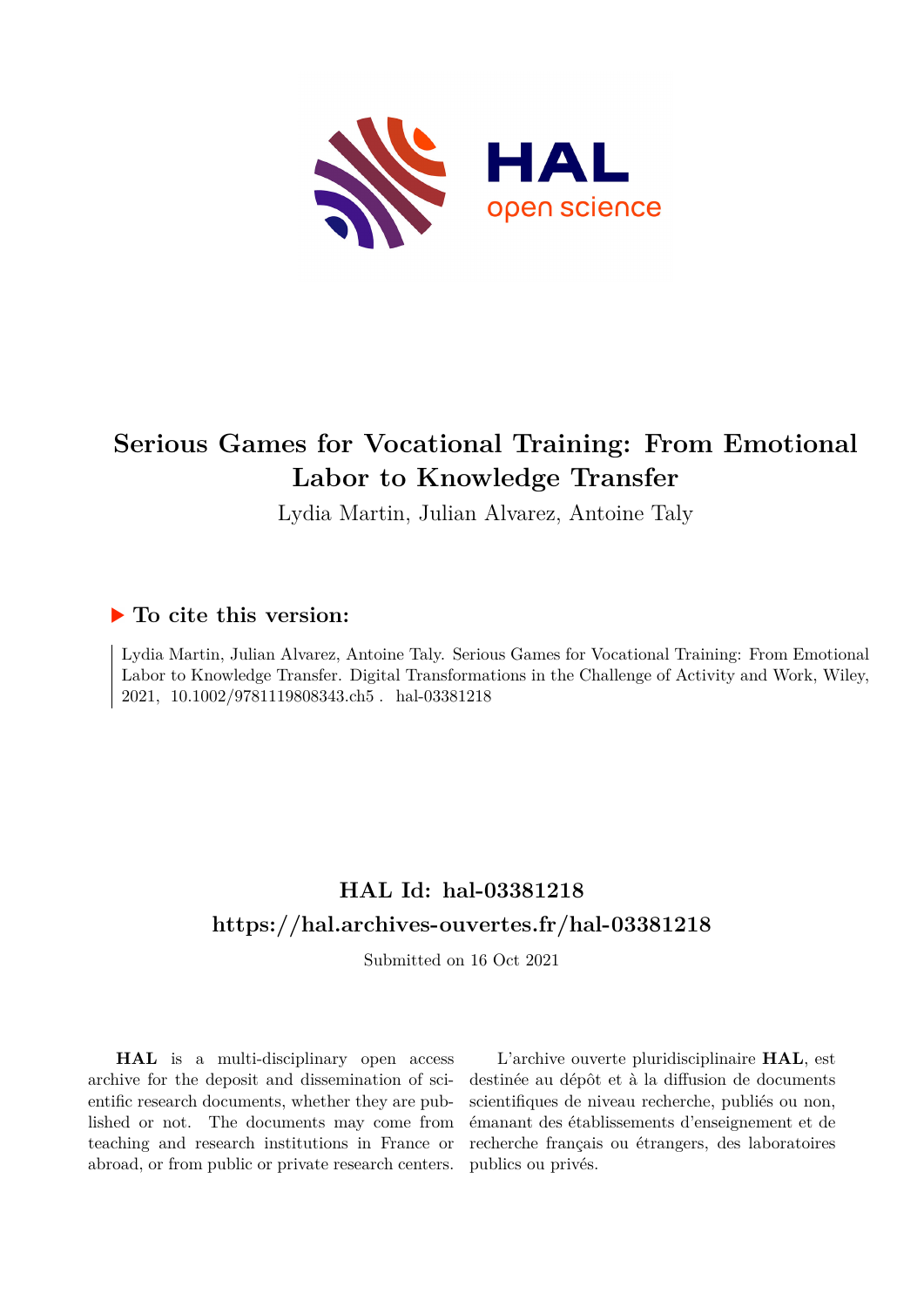# Serious games for vocational training: from emotional labor to knowledge transfer<sup>[1](#page-1-0)</sup>

**Abstract**: based on research on a serious game used for training purposes, this chapter aims to analyze knowledge transfer related to emotional labor between gaming and work situations. After defining emotional labor, we will discuss issues related to the use of a serious game as mediation; whether or not it is accepted; and whether it contributes to the possibility of better regulating emotions. The results suggest that knowledge transfer, in and about work situations, is more related to the acceptance of mediation including its debriefing than to the playful attitude itself.

#### **5.1 Introduction**

Among the many definitions of serious games*,* we retain that of video game designers Chen and Michael (2005): "A serious game is a game that is designed for purposes other than pure entertainment." According to this definition, a serious game can apply to a large number of sectors: education, health, advertising, communication, politics, humanitarian, defense, religion, art, etc. – serious games can be digital or non-digital (Abt, 1987). To specify the digital form, the term "serious video game" may be used.

# 5

<span id="page-1-0"></span><sup>1</sup> L. Martin, Occupational Psychologist-Researcher at the CRTD, J. Alvarez Joint Head of the DIU "Apprendre par le jeu" Université de Paris – INSPE Lille – DeVisu Laboratory, Université Polytechnique Hauts-de-France and A. Taly – Joint Head of the DIU "Apprendre par le jeu" Université de Paris - Researcher at the CNRS, Université de Paris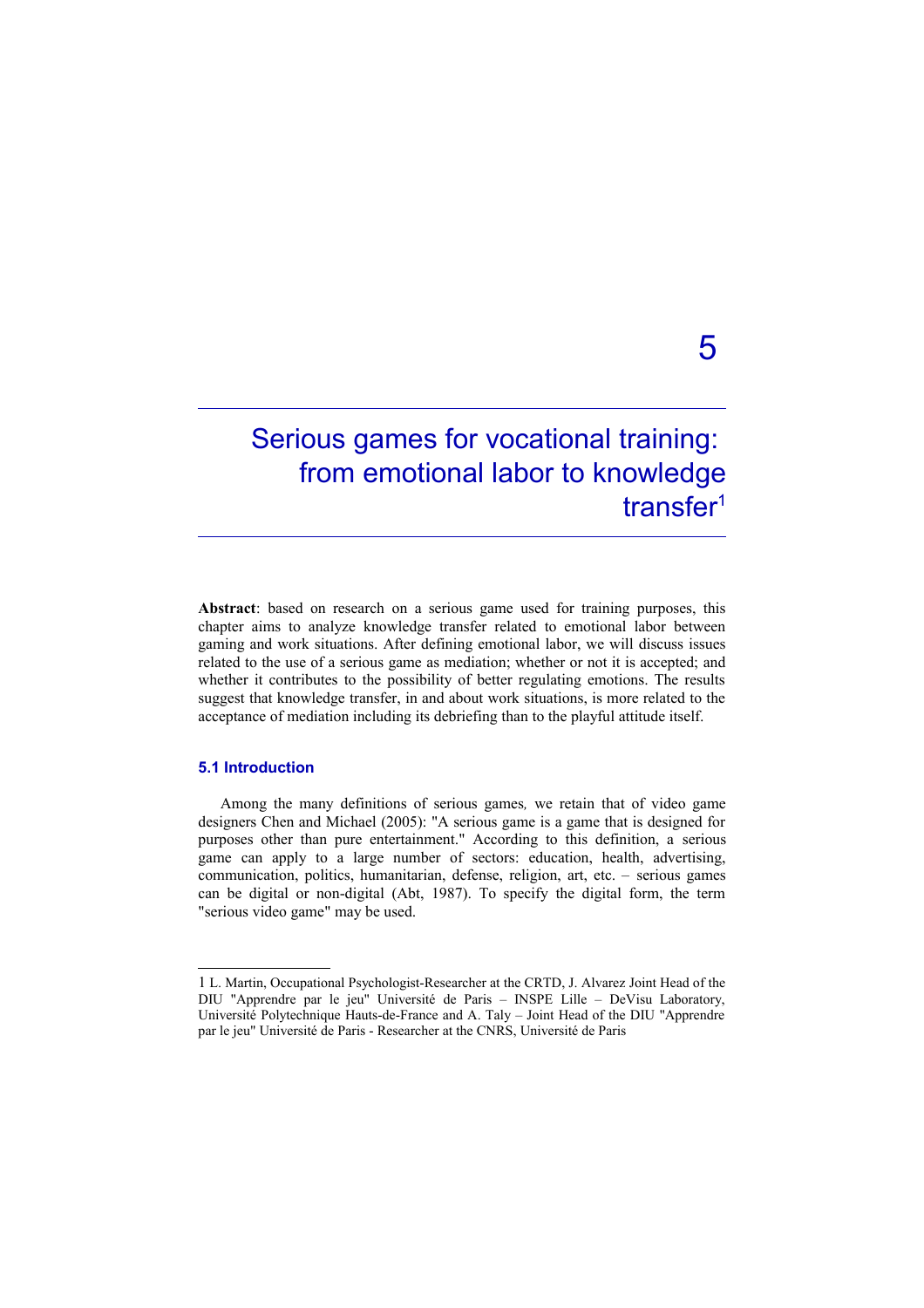Alvarez, Djaouti & Rampnoux (2016) define the serious game as a: "*device, digital or non-digital, whose initial intention is to combine, with consistency, both utilitarian ("serious") aspects such as, in a non-exhaustive and non-exclusive way, teaching, learning, communication, or information, with playful motives (competition/challenge, rules of control, closure and procedure, scoring, the artificial character) stemming from the (video) game. Such an association is aimed at an activity or a market that goes beyond mere entertainment*" (p.17).

"Utilitarian scenario" refers to the work of researcher Étienne Armand Amato, who in 2007 proposed the term " utilitarian game" to designate serious games. For Amato, "utilitarian " is understood as aiming at : [...] bringing about a transformation in their addressees in the sense of an improvement in skills (training), adaptation to the environment (treatment of phobias), understanding of a phenomenon (education) or greater adherence to the message conveyed (promotion, advertising, ideological video games, also known as political games) *(*Amato, 2007). Three main families of utilitarian functions to be associated with the game can be referenced: to broadcast messages, to train and to exchange data (Alvarez, Djaouti & Rampnoux, 2016).

Our research focused on a serious escape game (SEG). The principle of escape games (EG) is simple: players are in a room and have to get out in a limited time (usually an hour). Whether the room is real, in a live action escape game, or virtual, in board games or video EG, does not change this principle. Used by companies as entertainment in team-building seminars, EG has become a new type of serious escape game (SEG), and has begun to be used in training and recruitment schemes as well.

A French company has created a SEG dedicated to apprenticeship. This game is in a case divided into three boxes, each closed with a padlock and all the clues are recorded on a tablet. A company in the insurance industry wanted to adapt this SEG so that their employees could discuss in a playful way the emotional charge of customer relations, a key element of their activity. A major problem in customer relations is the emotional response to the various situations encountered at work. Understanding and regulating emotions can be a resource, a major asset in customer relations to manage incivilities, difficult situations and in order to make appropriate and professional decisions. The entire training aims to enable professionals to take a step back during difficult exchanges and to help them regulate their emotions. This implies that professionals need to know and master strategies to regulate their emotions. This is called "emotional labor".

There is a tension between the daily life of customer advisers in the field and the "frivolity" of gaming. Therefore, it remains to be determined whether games, and in particular the proposed SEG, is an appropriate mediation to address such issues with often overwhelmed professionals. Is the artefact used considered and experienced as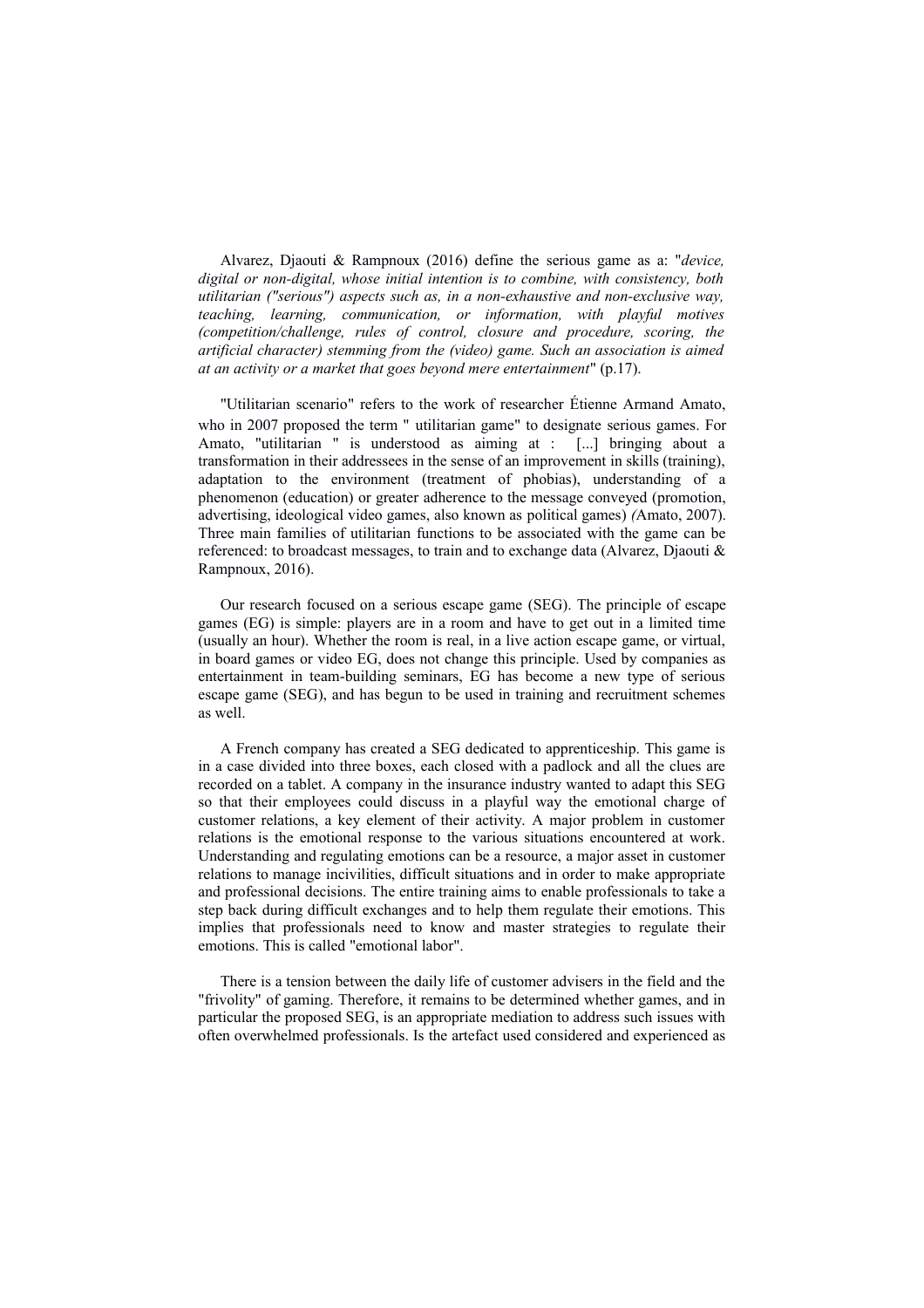a game? Does the training session produce a change in the behavior of the professionals at work? We proposed to address these questions through action research within the framework of the psychosociology of work (Lhuilier, 2013). The group interviews were analyzed using two methods:

- in-situ observations made during gaming activities.
- questionnaires submitted one month later.

The data studied analyze issues related to: whether or not a SEG is used as a mediator; whether or not such mediation is accepted; and whether or not it contributes to the possibility of better regulation of emotions. Through this process, it is possible to analyze learning transfer (Frenay & Bedard, 2011) in and on work situations.

### **5.2 Emotions, debriefing and learning**

#### **5.2.1** *Emotional labor*

To define emotional labor, we must distinguish between affects, emotions and feelings (Martin & Alvarez, 2018). Shouse (2005) explains the difference between "feelings, emotions and affects": affects are abstract and unconscious, feelings are personal and biographical, and emotions are social. An affect is an intense, unconscious experience. It is highly subjective, as affects cannot be fully expressed through language, they are unconscious (Massumi, 1987; Shouse, 2005). A feeling is a personal sensation related to prior experiences and life history, as each person has a distinct set of prior sensations from which to draw in order to interpret and categorize their feelings. An emotion would be the "showcase" of a feeling. An emotion can be an expression of one's internal state or can be adapted to meet social expectations.

Social rules impose the need to adapt one's emotions, what the American sociologist Hochschild (2003, 2017) calls "emotional labor". This work allows professionals to adapt and regulate their emotions in order to make them "appropriate" to the situation and context. In some professions, individuals need to adapt their emotions in order to adapt them to society's expectations. Emotional labor is the expression of emotions in the service of work. For example, a flight attendant must be smiling and welcoming and repress anger, indifference or worry in order to achieve "well-being" and recognition from passengers. Emotional labor involves changing the emotional state of employees through a variety of techniques and strategies. As a result, there may be a dissonance between what the person is feeling (affect/feeling) and the emotion they need to show, and this emotional labor can have a long-term cost on health. According to Hochschild, emotional labor is characterized by "transmutation", i.e. a transfer of emotions from the private to the public. Emotions, which are normally in the private domain, are managed and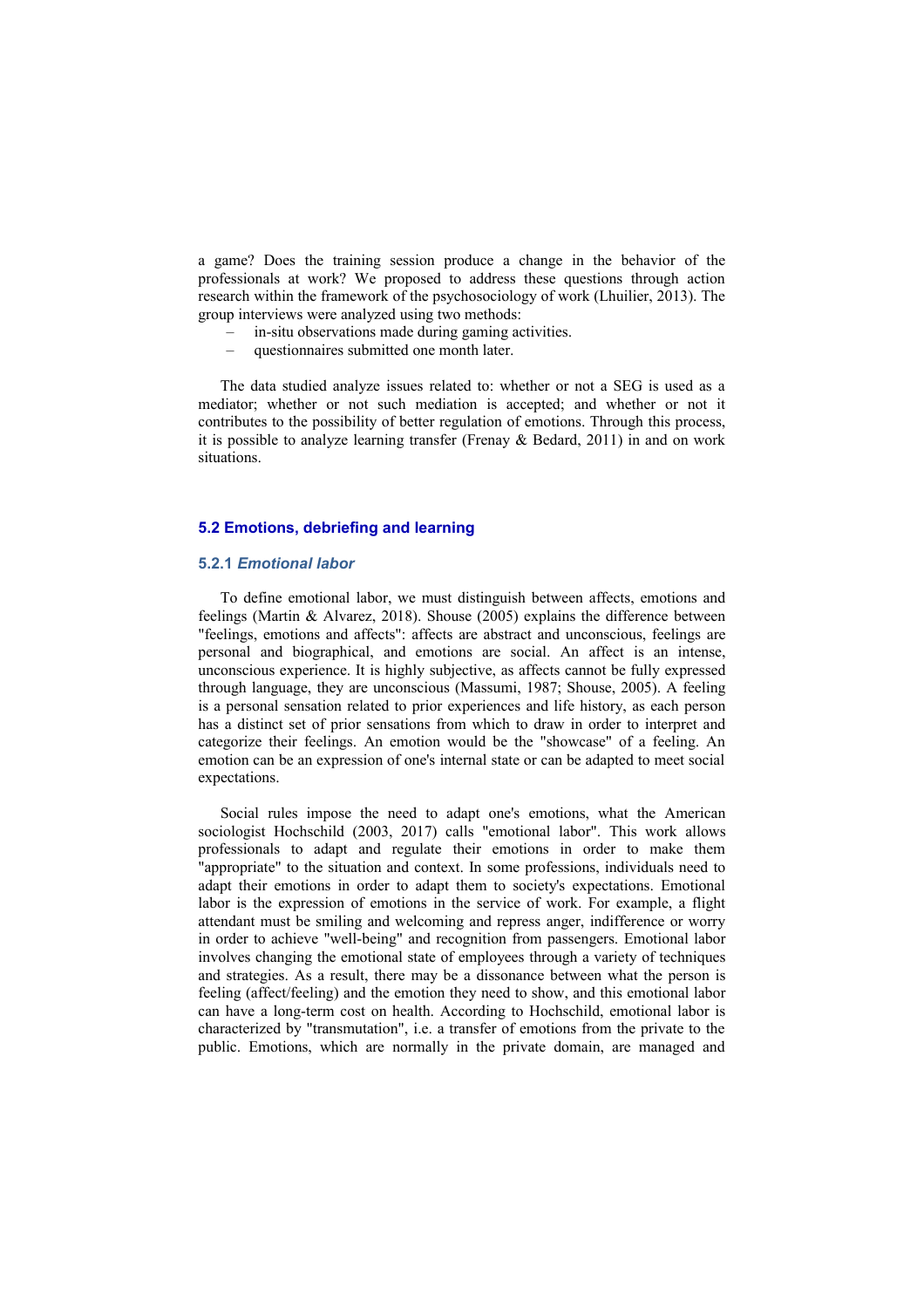marketed by the company in the public space. Lhuilier (2006) studied this evolution within organizations that range from the proscription to the prescription of emotions at work. Emotional labor is most damaging to health when the emotions prescribed at work do not accurately represent the experience and feelings experienced by the individual. Emotional dissonance among employees is strong when the customer is perceived as aggressive and harassing. In this case, it is more difficult to express positive emotions with an unpleasant and aggressive client (Ashforth & Tomiuk, 2003). Zapf (2002) demonstrated the importance of social support, including colleagues, in preventing dissonance.

Customer advisors are faced with emotional labor that can be difficult without having the theoretical background to understand it. The objective of the training is therefore to transfer this knowledge and to enable professionals to use it in their daily work. The learning is discussed during the debriefing to encourage knowledge transfer to work situations.

#### **5.2.2** *Learning in a game*

With respect to learning through games, studies conducted by Sherry Turkle in 1986 showed the acquisition of skills through Pac-man (Turkle, 1986). More recently, Rebetez and Bétrancourt (2007), albeit cautiously, listed a series of studies devoted to the psychological and cognitive contributions of video games: for example, improving performance related to mental processes by playing Tetris created by Pajitnov in 1984, or related to dynamic spatial reasoning by playing Marble Madness (Rebetez and Bétrancourt, 2007). Yann Leroux, for his part, identified a series of skills that video games could develop in terms of clinical psychology: controlling anxiety, establishing social contacts, integrating personality, etc. (Leroux, 2012, p.74-78).

This non-exhaustive list provides examples of how games could support different types of learning. In the workplace, it can also make sense to use games to provide training and companies invest in training to encourage the learning of expected "behavioral skills". In particular, games can facilitate cooperation within teams (Schmidt, 1990; Taurisson and Chunikin, 2005), developing the ability to negotiate, discuss, collaborate, share emotions and ideas with others (Sauvé et al., 2007). Since SEGs are team games, it is tempting to use them to promote or evaluate teamwork. Two studies suggest that it is possible to develop group dynamics in the context of an EG (Warmelink, 2017; Pan, 2017).

In our research, the question was to analyze whether games, debriefing and associated work groups promoted the transfer of learning in work situations.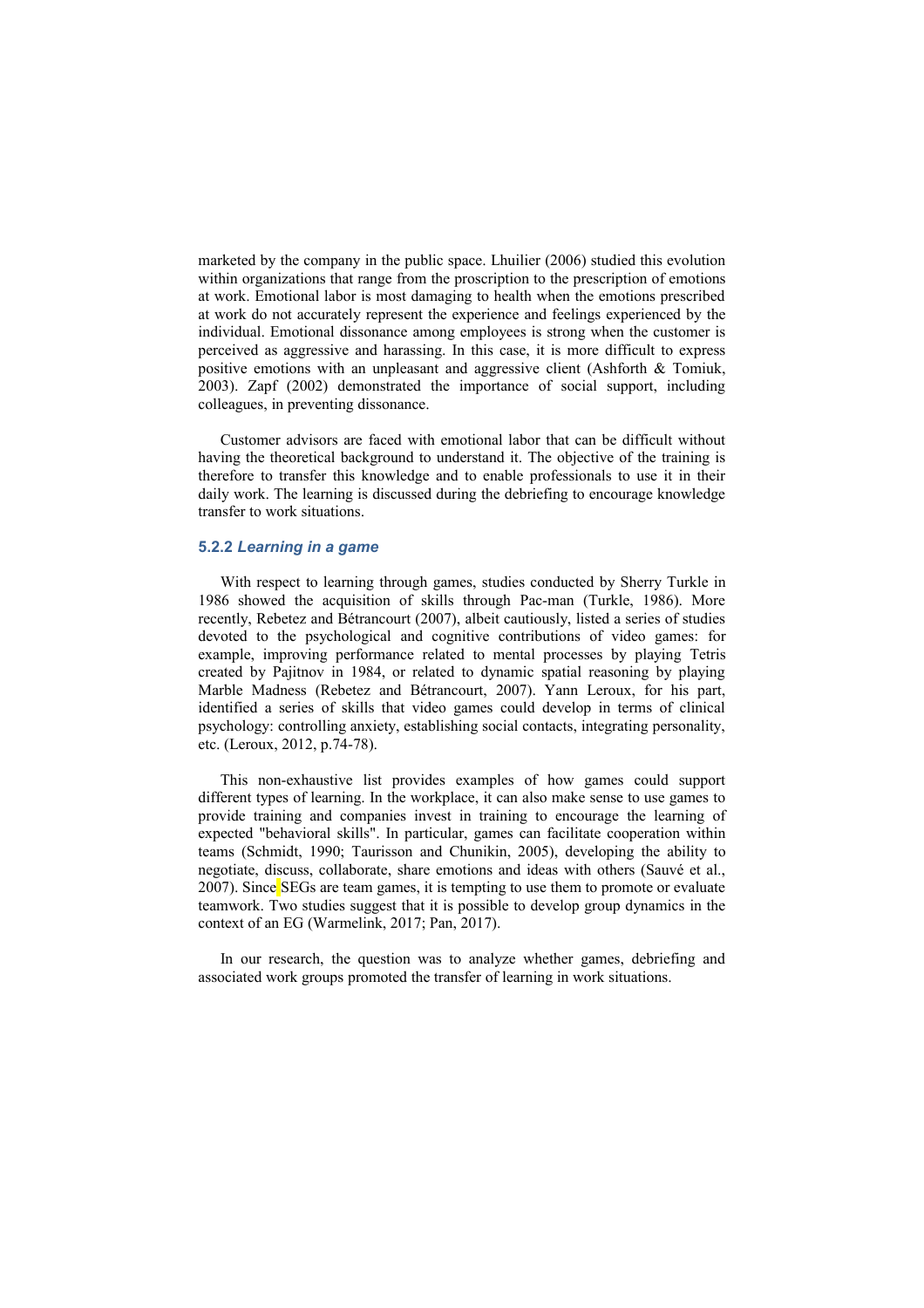#### **5.3 The context and framework of the ESG**

### **5.3.1** *Difficulty in gamification*

Customer relations imply performance, customer satisfaction and objectives responding to requirements in a complex and difficult relational environment. The training in our study aimed at:

- Making teams aware of the roles of emotions and their individual and collective regulation in customer relations.
- Providing operational means to develop the emotional competence of teams and manage work situations differently.
- Supporting managers in the implementation of the proposed system in terms of customer relationship issues.

The digital SEG thus conceived made it possible to combine theoretical concepts illustrated with practical cases to facilitate their appropriation, strong moments of collective reflection and exchange of experiences for:

- sharing the difficulties encountered on the theme and identifying appropriate actions;
- enriching the training with the experience and knowledge of the teams on the theme;
- allowing each participant to discover not only external resources (within the group), but also internal resources (individual potential).

These resources were explored during the various challenges offered in the game.

The challenges embedded in the SEG were illustrated with concrete examples from authentic work situations. For each of the learning objectives (cognitive biases, incivilities and people in difficult situations), the work situations encountered by the teams were detailed. When designing the game, each theoretical part was associated with practical cases from these work situations.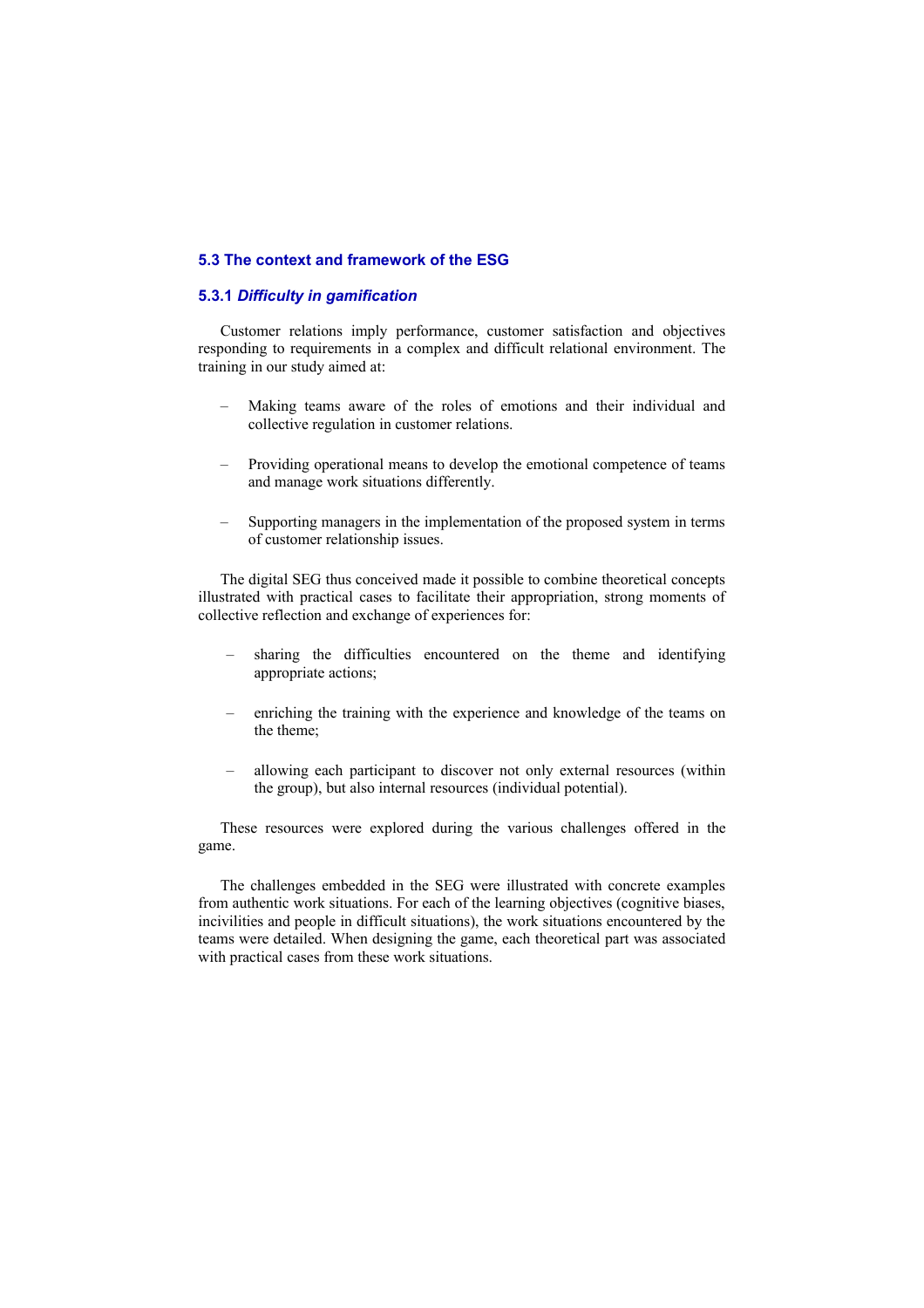#### **5.3.2** *The training system*

The training program involved 50 customer advisers, but only 45 were able to attend. The program consisted of a full day with the digital SEG and complementary half-days of 10/12 professionals to work and take the work situations modelled in the game further or any lived situation involving the adviser.

The day started with an introduction by the team leader explaining the game choice of the day and introducing the theme of emotions. The teams were randomly composed of three or four people, with the exception of the team of the three managers.

Once the game was introduced, each team could start playing. Only three participants had already made live action escape games*.* The game lasted from 1h15 to 1h30. Feedback from the game was achieved through the team's creation of drawings. Each participant was given a large sheet of A4 paper, then teams of 3 to 4 people had to make a collective illustration of what had happened during the SEG and indicate what they retained from the acquired knowledge to transfer it to work situations.

In the afternoon, the videos made by the participants during the game were viewed. Another group, other than the one who had made the video, reacted on the emotions the adviser could feel and how he could regulate them. Then the day ended with a quiz on the day's learning and a memento of the main knowledge from the training was distributed to each participant.

### **5.3.3 A** *research-action approach*

We carried out an action-research that aimed at global and transformative change through the simultaneous process of action and research, the two being linked by critical reflection.

In this action research, we used a qualitative part with observations during and after the game as well as during debriefing and working groups, a process quite similar to the analysis of practices. We supplemented our observations with a questionnaire. The objectives of the questionnaire were both to collect data on the experience of the game, to analyze the involvement of professionals in the game itself, and the role of debriefing and working groups in learning.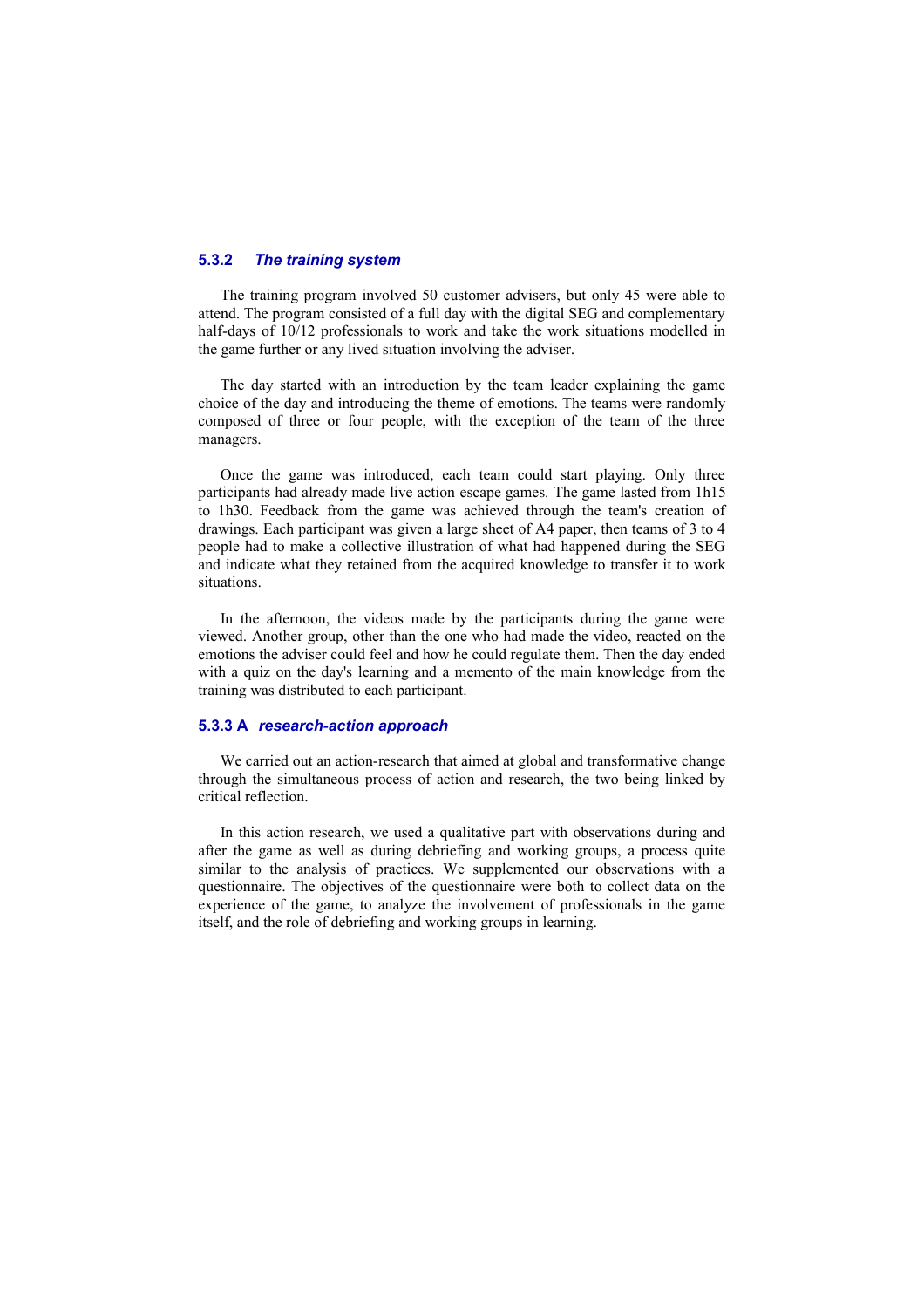### **5.4 Results**

### **5.4.1** *Observations during gaming*

The 45 professionals were divided into 10 teams of 4 to 5 people during the SEG sessions. We could observe the surprise when they understood that "*it was time to play*". Some of them had played an EG a short time before and said they were very excited to play again. Most of the teams played in a good atmosphere and cooperated with each other. The competition between the teams came about relatively quickly. From our experience, the game seems to summon competition quickly. The teams evaluated each other by observing where the others were at. The music from some of the puzzles was a very good indicator and we heard: "*What is that? We're not there yet,*" or when their music rang out, they said, "*We're only there, they're ahead of us*". This performance evaluation mainly concerned teams that were close to each other. The 10 teams and the layout of the room did not allow them to progress in the game and follow the progress of the other teams at the same time. Two teams caught our attention.

The first team because it was not having fun; two of the three members spent a lot of time thinking about and discussing all the puzzles, and it was very difficult for them to get involved in the game. The third member was bored and fed up because he couldn't have fun. We discussed with them the reason for this difficulty in getting into the game and both members expressed their disagreement with playing.

The second team played and collaborated throughout the game. Towards the end, people started to get nervous. They couldn't find the material to answer the riddles. At first we thought it was a logistical mistake and suddenly we realized that they had not opened the last box where all the puzzles were. When we talked to them, they explained that they were falling behind and that they wanted to go faster just by using the tablet. The fact was that this was not possible, the puzzles and the tablet worked together. The team's defense strategy was to say that the boxes had been badly prepared and the material was missing, which did not allow them to continue, so they lost time, they said. This behavior was similar to the behavior of the bad player who "destroyed" the game: "it is not a good game", they said when the results did not meet the team's expectations (Mehl, 1981). In this example, the team tried to cheat, i.e., they tried to go faster using only the tablet, although this was not possible.

These two examples are isolated, most of the teams played and expressed pleasure, in particular by making two videos to illustrate work situations related to the game. Playful behavior was then analyzed using the questionnaire sent to them after the game, the debriefing and the working group.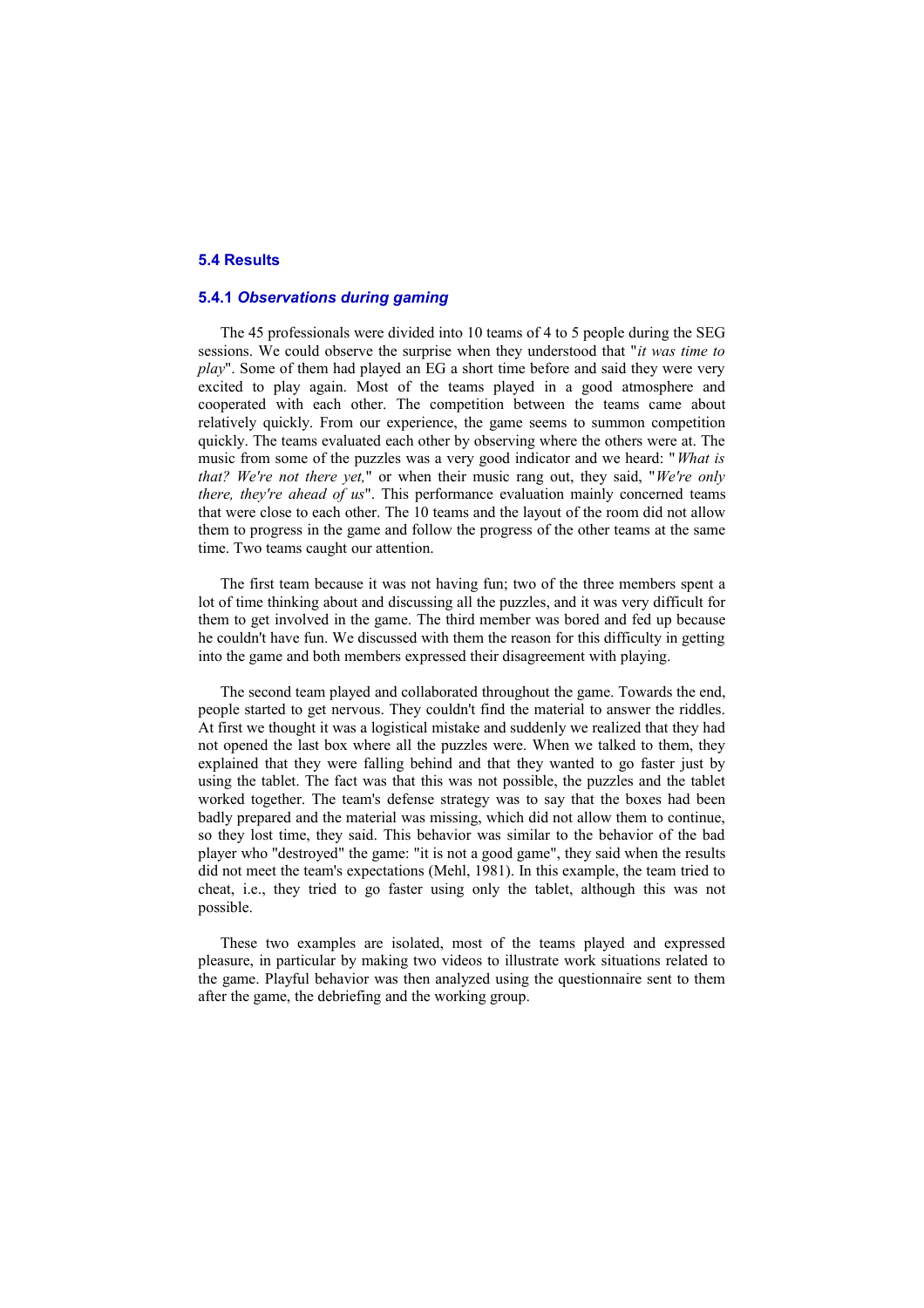#### **5.4.2** *Post-game discussions*

### 5.4.2.1 *The debriefing session*

After the "hot reactions" within each team, the second phase of the debriefing was carried out by creating a collective illustration within each team of what happened during the SEG and how people thought they would transfer the new knowledge to work situations.

The collective illustration was the result of the collective discussion according to three questions:

- 1. How did you find this experience?
- 2. What do you think of the way the team worked?
- 3. How can you learn from this experience and transfer it to your professional activity?

The idea of a collective creation was to get them to discuss and make visible what had happened during the SEG and what they had understood about emotional labor. The drawings were in light colors and showed the fun, enjoyment and discussion in the teams during the SEG. Experience was also depicted with brains, hearts and people talking together. The transition to work situations was illustrated with arrows ranging from learning to work situations. Only one team retrieved the drawing to share it in their workplace.

#### 5.4.2.2 *Working groups*

Two months after the SEG and its debriefing, working groups were organized to deepen emotions at work. We had 4 groups of 10 employees and 1 group of managers.

- We started the session by asking three questions:
- 1. What do you remember about the training?
- 2. Do you have a different approach to situations since the training?
- 3. What are your expectations today?

Regarding the first question, all appreciated the discussions and interactions with colleagues in the game: "several discussions on work situations"; "good collaboration with colleagues"; "importance of each colleague's skills". Most of them remembered the main topic of the EG and some of the teachings on emotion regulation: "importance of managing our emotions"; "emotion is a very personal feeling and above all very different from one individual to another"; "don't confuse your emotions with the situation"; "maintain distance from the situation". The EG was a good memory for all except one participant, a member of the team who was reluctant to play. Two participants were frustrated because they would have liked to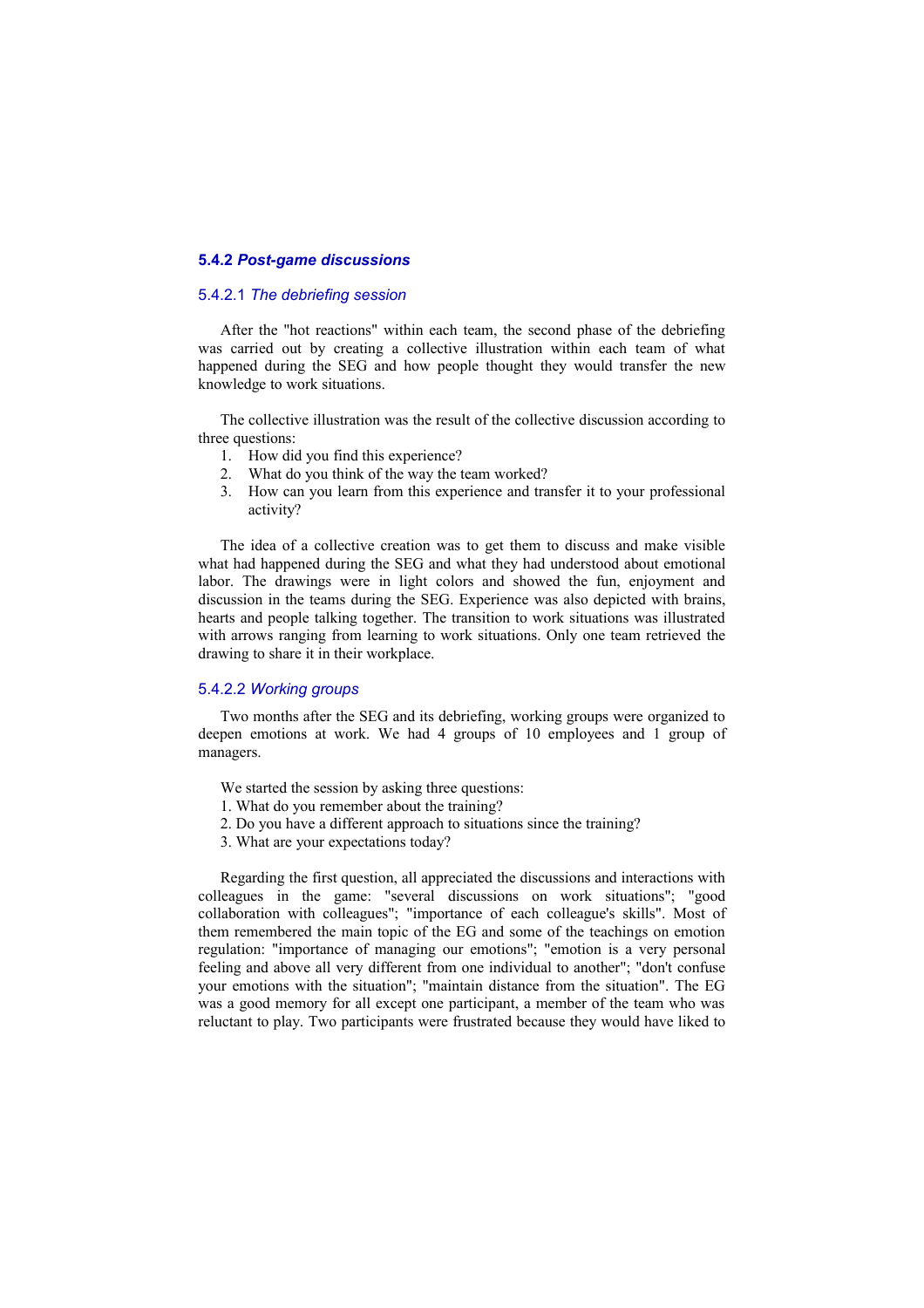go further in work situations and because of the competition. Going further was everyone's expectation for the work groups.

The question about transfer of learning was very interesting. For some (⅓), a transfer of learning occurred in everyday life: "more relaxed in person or on the phone, more fluid conversations"; "since the escape game, I try to pause before any reaction"; "I am more aware of my emotions, my reactions and what I can feel"; "I take a step back from other people's emotions, I let myself be less invaded by others' emotions"; "I know better how to react to a person in a totally stressful situation, distress. I have learned that the person is unable to receive information until the brain is calm and soothed. Only then will we be able to guide and help him. For others (⅔), the transfer did not take place: "the learning was blurred"; "too far to remember the content"; "I didn't really change"; "the game took over the content".

The expectations for the working groups were: "to manage my feelings by maintaining distance, but not too much"; "to gain a better knowledge of my colleagues' feelings"; "to manage my emotions according to the situations"; "to understand how to better manage customers who irritate me"; "to be more detached from my daily work"; "to better manage what irritates me; "to take a step back"; "to learn things, to put words to my feelings"; "to manage conflict situations". A few were looking for tools: "to find tools to manage conflicts or difficult situations on the phone". The difficulty was to make them understand that it was more important to understand an emotion than to banish it.

The second part of the working groups was devoted to explaining, for each of them, a work situation and the associated emotion in order to analyze it together. The ANACT model for analyzing a problematic situation was used (Sanglerat, Grandjacques & Francou, 2014). This model promotes interaction between participants in the identification of psychosocial risks and solutions. This involves: describing problem situations with the associated emotion, consequences, causes, risks and actions. Each person explained a work situation and the others asked questions.

After this analysis of the work situation, the professionals envisaged some changes: "maintaining discussions on work situations with colleagues"; "asking the question of causes: what makes the other person act/interact equally"; "analyzing emotions and taking a step back"; "choosing the right time to contact a client"; "asking a question at the end of the e-mail or conversation to encourage the answer"; "using key words: I am surprised ... I need ...".

From our observations, the majority of people were curious while maintaining a professional attitude despite the playful context of the training. A minority of 4/5 people, initially more reticent, resistant, assertive and very spontaneous, got involved and participated positively. Only one person remained on the sidelines and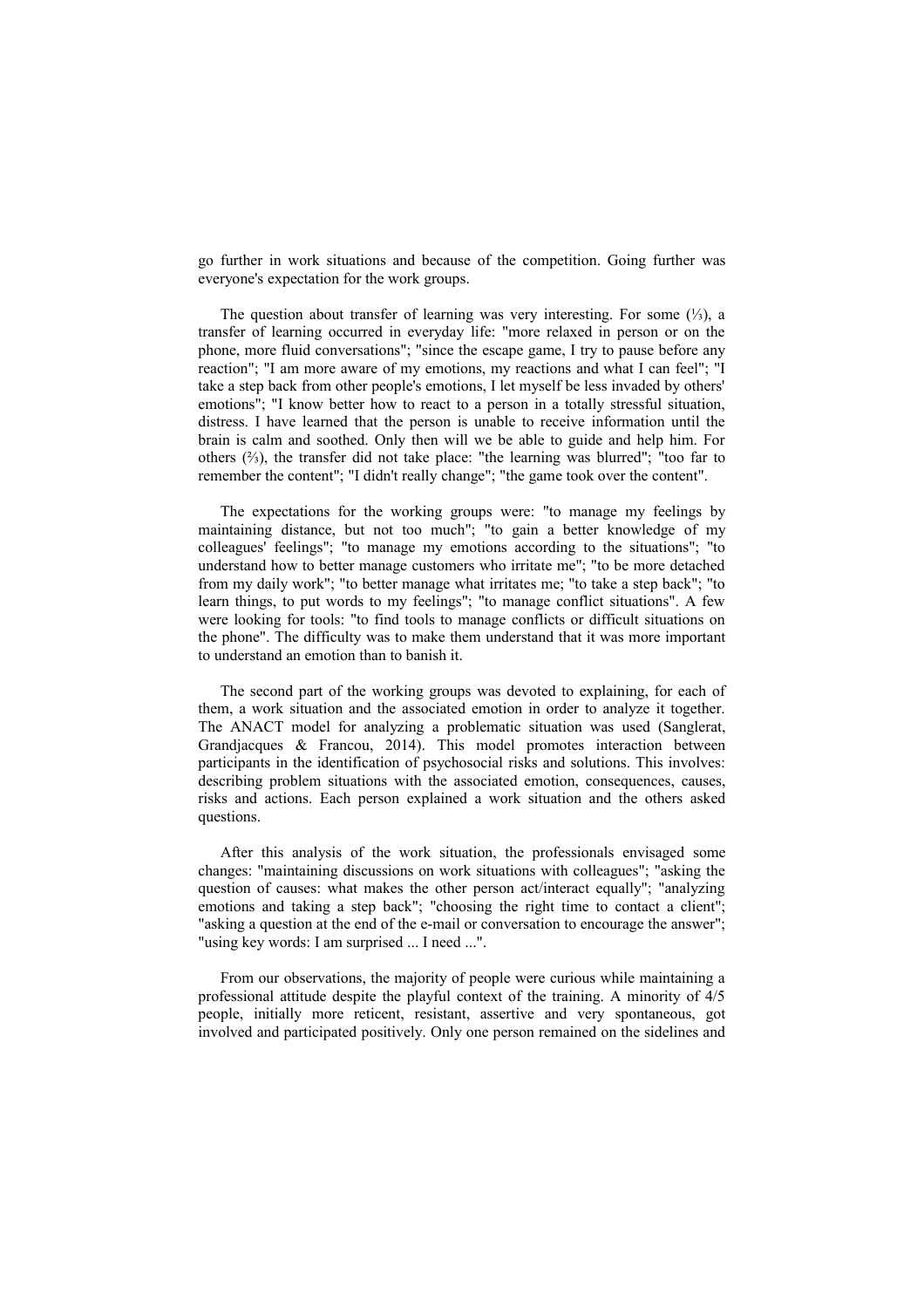did not wish to participate and this person expressed it without giving a reason. All the professionals felt the need to speak, each with a personal anecdote to share. Some of them asked to continue the working groups.

#### **5.4.3** *Questionnaires*

The questionnaires were completed by 25 of the 45 participants. The answers to the questionnaires were analyzed with the aim of analyzing: i) the perception of the training session as an authentic game, ii) the transfer of learning, in particular through the debriefing session and the post-game working groups, and iii) the potential impact of the training session on professional practices.

Professionals were asked about their perception of training through a series of questions. The questionnaire included closed-ended questions about the gaming experience in general and this experience in particular. Most of the questions were developed based on the results of initial research (Martin, 2018). The flow scale was used to subjectively assess learners' enjoyment and motivation in gaming (Heutte, Fenouillet, Boniwell, Martin-Krumm & Csikszentmihalyi, 2014). They were asked directly if they felt that SEG was a game. Almost all (24/25) responded that they thought it was a game.

The other questions were indirectly related to their perception of the session as a game: i) *I felt that I had the ability to deal with the situation, ii) I did not see the time go by, iii) I felt constrained by the rules of the game, etc. These indicators were* used to analyze whether each individual behaved as in a classic game situation (without the injunction to play): i.e. a person who did not see time passing, who did not feel constrained and who felt in control of the situation was considered to be playing, whereas a person who felt constrained and did not lose the notion of time was considered not to be playing. With this approach, two people were considered as not playing and four were considered neutral.

Another set of questions analyzed their perception of training. One of the questions asked whether, in their opinion, SEG was appropriate to address the issue of emotional workload in their work. Another questioned the debriefing to allow for the transfer of learning into work situations. Finally, a few questions questioned their behavioral change. One question asked if they used the memento handed during the training. Another question asked whether they had succeeded in transferring the knowledge acquired during the training into their work. Although the sample size was limited, it appears that the three observations (gaming, transfer and effect) were not independent (Friedman's test, sum of the ranks,  $p < 0.02$ ). Looking at the paired associations, we found no significant association between play and effect (Kruskal-Wallis test by ranks,  $p > 0.15$ ). This is consistent with the idea that play behavior does not appear to be crucial in maintaining the effect of play itself. On the other hand, we observed a significant association between transfer and effect (Kruskal-Wallis test by ranks,  $p < 0.02$ ). This confirms the importance of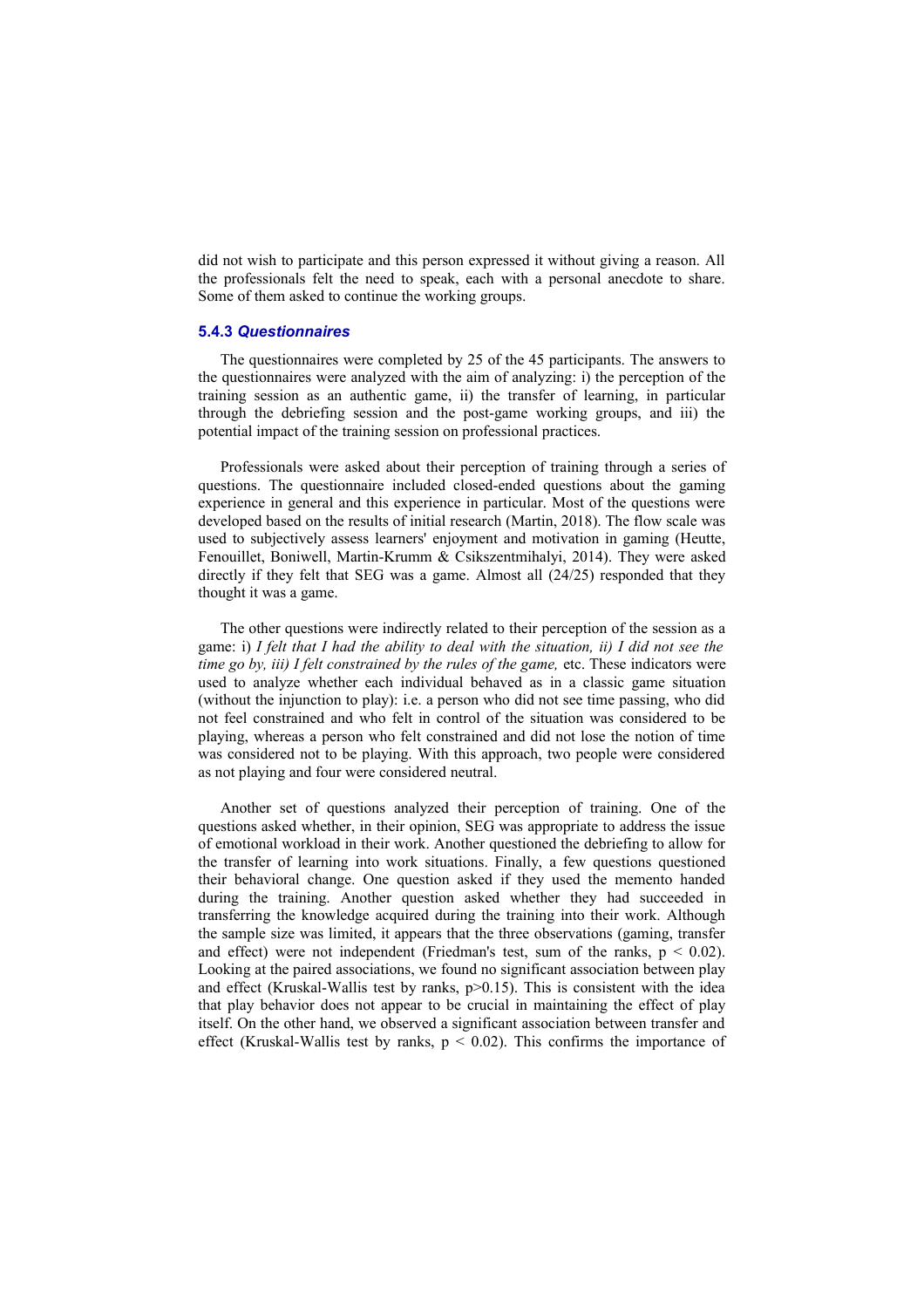debriefing as suggested by others (Garris, 2002). These results also demonstrate that the questionnaire is capable of capturing this association.

### **5.5 Discussion - Conclusion**

This study shows that the effect of training on the participant's work situations was significant, although we limit ourselves to those for which there was no ambiguity (11/25), although this should probably be pursued with larger cohorts.

One of our questions was whether it is possible to use a game for an activity that has a very strong emotional imprint, as here with emotional labor. An interesting element is that although almost all participants defined the activity as a game, a significant fraction of them did not demonstrate play behavior. This was not surprising, given that the same game can have different meanings for different participants (Juul, 2010). Indeed, a study of adult education using a serious game revealed a significant effect of participants' previous experiences as players; this preliminary knowledge altered the playful experience and perception of the serious game as an evaluation (Martin, 2017, 2018). In addition, a small study of a SEG found a correlation between the gender of participants and the effect on their experience (the "flow") *(*Hou, 2012).

The questionnaires were designed to capture informations that are usually collected through observations or interviews. This should make it possible to collect data on larger cohorts in the future. However, the questionnaires showed less consistent responses with related responses suggesting that some questions could be improved. It may also be that some indicators are more appropriate than others. Another limitation of this study is related to the fact that the questionnaires were anonymous, which prevents direct comparison with the results of observations and interviews.

Emotions are the visible part of an affect. Emotional labor can consist of regulating this visible part, but what about the affect? If affect is the unconscious part of the emotion, therefore the part we do not control, how can we regulate it without analyzing and understanding it? Individuals are asked to regulate the visible part, the emotion, from a deeper part, the affect. In the distinction between feeling, emotion and affect, we can assume that debriefing allows us to discuss the feeling and to think about how to regulate it according to the prescribed emotions, which is emotional labor.

It is an illusion to believe that play is enough to promote learning. Debriefing is essential to establish links with work situations and thus promote knowledge transfer. The post-game working groups on the emotional load at work made it possible to deepen this link initiated during the debriefing. Our results are consistent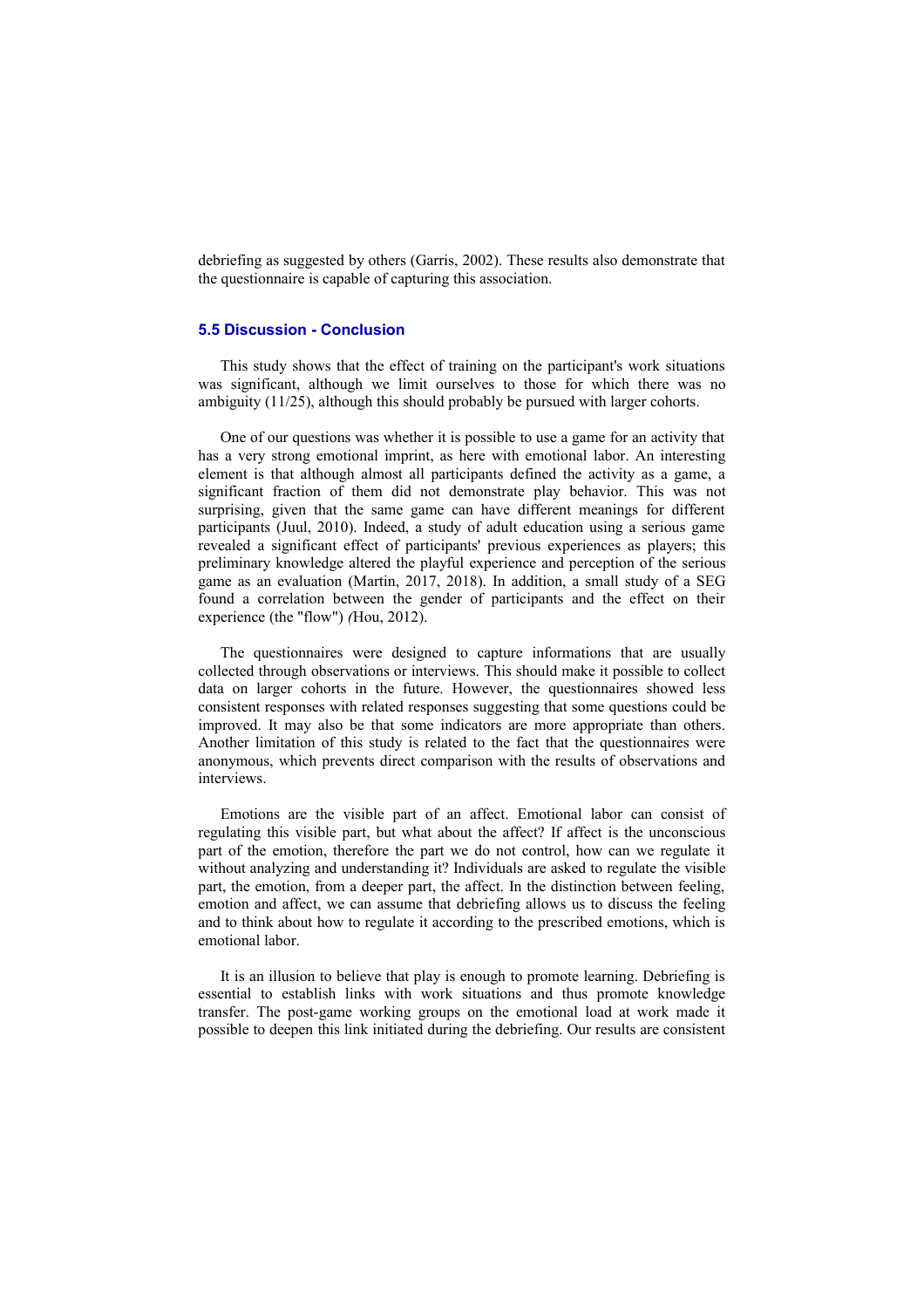with the notion that a game is a mediator and not the final solution, which made it possible to collectively discuss work situations during the debriefing.

In this example, the modification of feelings could be the "actual work" and the modification of emotions could be the "prescribed work". The effect would remain hidden or ignored. A tension may therefore arise between feeling, affect and emotion that can be harmful to health (Lhuilier, 2006). Interestingly, most participants told us that the support of managers and co-workers was essential to discuss these daily tensions and to express sadness, anger, tears and all the emotions prohibited at work, as well as in relationships with customers. This is what participants said the post-game working groups fostered. Since social support prevents dissonance (Zapf, 2002), it can reduce tension because emotions are prescribed in front of consumers, not colleagues. In turn, reducing cognitive dissonance may improve health.

### **5.6 Bibliography**

Abt, C. (1987). *Serious Game*. The Viking Press, USA

Alvarez, J., Djaouti, D., Ramouroux, O. (2016). *Apprendre avec le Serious Game ?,* Editions Canopé.

Amato, É. A., « Vers une instrumentalisation communicationnelle des jeux vidéo : quelles formes de sé- duction idéologique ou publicitaire ? », Athènes, Grèce : actes du colloque international EUTIC 2007 : « Enjeux et Usages des TIC », 7-10 novembre 2007, [http://www.omnsh.org/ressources/422/vers-une](http://www.omnsh.org/ressources/422/vers-une-instrumentalisation-communicationnelle-desjeux-video-quelles-formes-de)[instrumentalisation-communicationnelle-desjeux-video-quelles-formes-de](http://www.omnsh.org/ressources/422/vers-une-instrumentalisation-communicationnelle-desjeux-video-quelles-formes-de)

Ashforth B.E, Tomiuk M.A. (2003). *Emotional Labour and Authenticity: views from Service Agents*, in Fineman S., "*Emotions in Organizations*", Sage

Frenay, M., Bédard, D. (2011). *Le transfert des apprentissages*. In éd., *Apprendre et faire apprendre* (125-137). Presses Universitaires de France, Paris [Online]. Available. doi:10.3917/puf.brgeo.2011.01.0125.

Gardner, R. (2013). Introduction to debriefing. *Seminars in Perinatology,* 37, 166- 174.

Garris, R., Ahlers, R., Driskell, J. (2002). Games, motivation, and learning: A research and practice model. *Simulation & gaming*, 33 (4), 441-467.

Heutte, J., Fenouillet, F., Boniwell, I., Martin-Krumm, C., Csikszentmihalyi, M., (2014). *Optimal learning experience in digital environments : theoretical concepts, measure and modelisation*, Symposium "Digital Learning in 21st Century Universities", Georgia Institute of Technology (Georgia Tech), Atlanta, GA.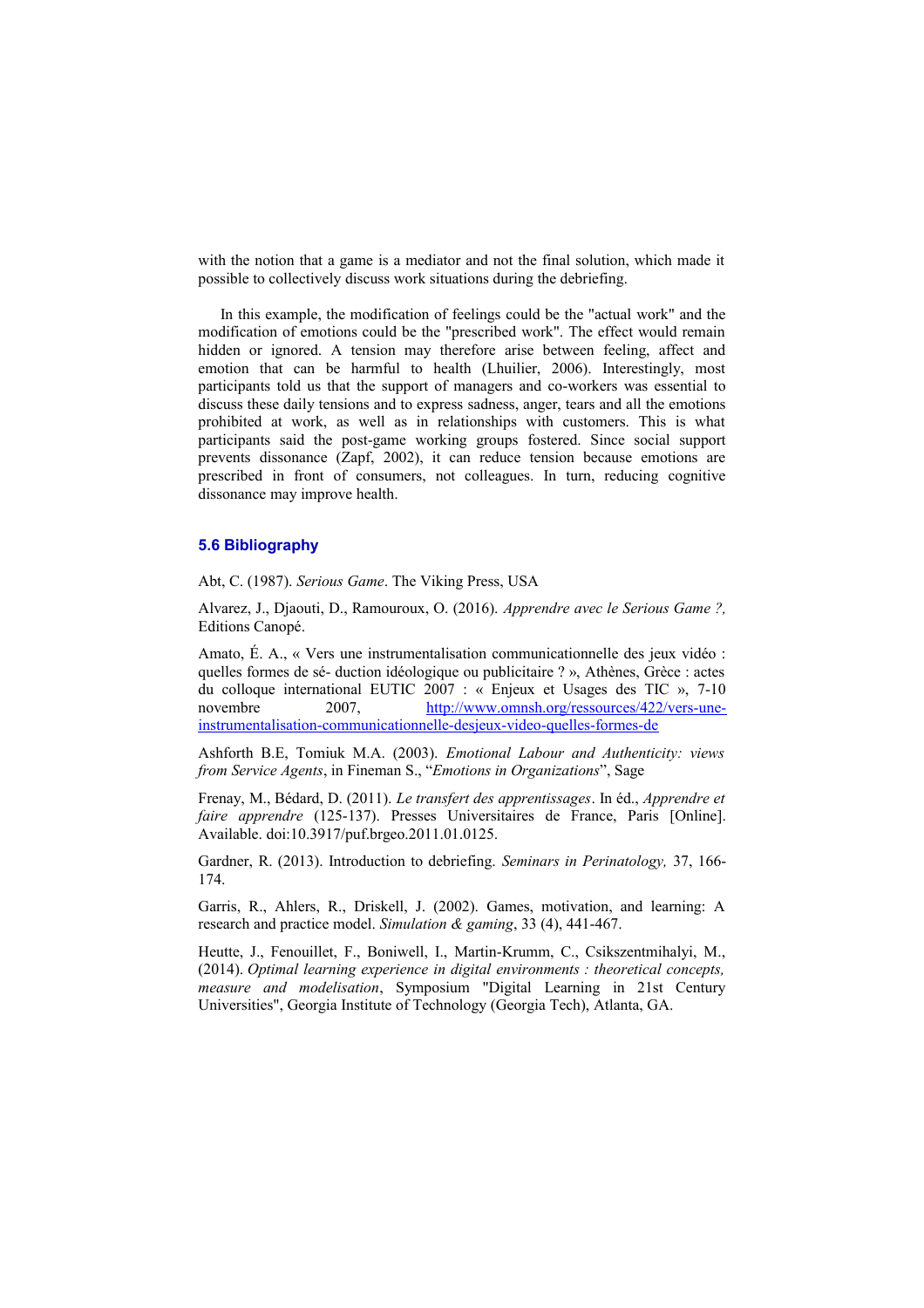Hochschild, A. (2003). Travail émotionnel, règles de sentiments et structure sociale. *Travailler*, 9(1), 19-49. [Online]. Available. doi:10.3917/trav.009.0019

Hochschild, A. (2017). *Le prix des sentiments. Au cœur du travail émotionnel*. La Découverte, Paris

Hou, H.T, Chou, Y-S (2012). Exploring the technology acceptance and flow state of a chamber escape game-Escape The Lab© for learning electromagnet concept. *ICCE,* 38.

Juul, J. (2010). The game, the player, the world: Looking for a heart of gameness. *PLURAIS-Revista Multidisciplinar*, *1*(2).

Leroux, Y. (2012). *Les jeux vidéo, ça ne rend pas idiot !* FYP Éditions, Limoges

Lhuilier, D. (2013). Introduction à la psychosociologie du travail. *Nouvelle revue de psychosociologie*, 15, Eres, Toulouse

Lhuilier, D. (2006). Compétences émotionnelles : de la proscription à la prescription des émotions au travail, *Psychologie du travail et des organisations*, 12, 91-103

[David R. Michael,](https://dl.acm.org/profile/81367594600) D.R, Chen, S.L (2005). *Serious Games: Games That Educate,* Train, and Inform. Muska & Lipman

Martin, L. (2018). *Les serious games en entreprise : récréation ou instrumentalisation managériale*. Eres, Toulouse

Martin, L. (2017). Entraves à l'attitude ludique avec un jeu sérieux intégré dans une formation managériale: un exercice plus qu'un jeu?. *Sciences du jeu*, 7.

Martin, L., Alvarez, J. (2018). Activité de serious gaming en formation de management d'équipe : réflexions autour des émotions suscitées et retours d'expériences. *Revue des Interactions Humaines Médiatisées* 19(1), 29-46.

Mehl, J. (1981). Tricheurs et tricheries dans la France médiévale: L'exemple du jeu de dés. *Historical Reflections / Réflexions Historiques,* 8(2), 3-25. [Online]. Available<http://www.jstor.org/stable/41298746>

Shouse, E. (2005). Feeling, Emotion, Affect*. M/C Journal*, 8(6). [Online]. Available http://journal.media-culture.org.au/0512/03-shouse.php

Mayville, M.-L. (2011). Debriefing, the essential step in simulation. *Newborn and Infant Nursing Reviews, 11*(1), 35-39.

Morris, M. W., Keltner, D. (2000). How emotions work: An analysis of the social functions of emotional expression in negotiations. *Review of Organizational Behavior*, 22, 1-50.

Pan, R., Lo, H., Neustaedter, C. (2017). Collaboration, Awareness, and Communication in Real-Life Escape Rooms. In : *Proceedings of the 2017 Conference on Designing Interactive Systems*. ACM, 1353-1364.